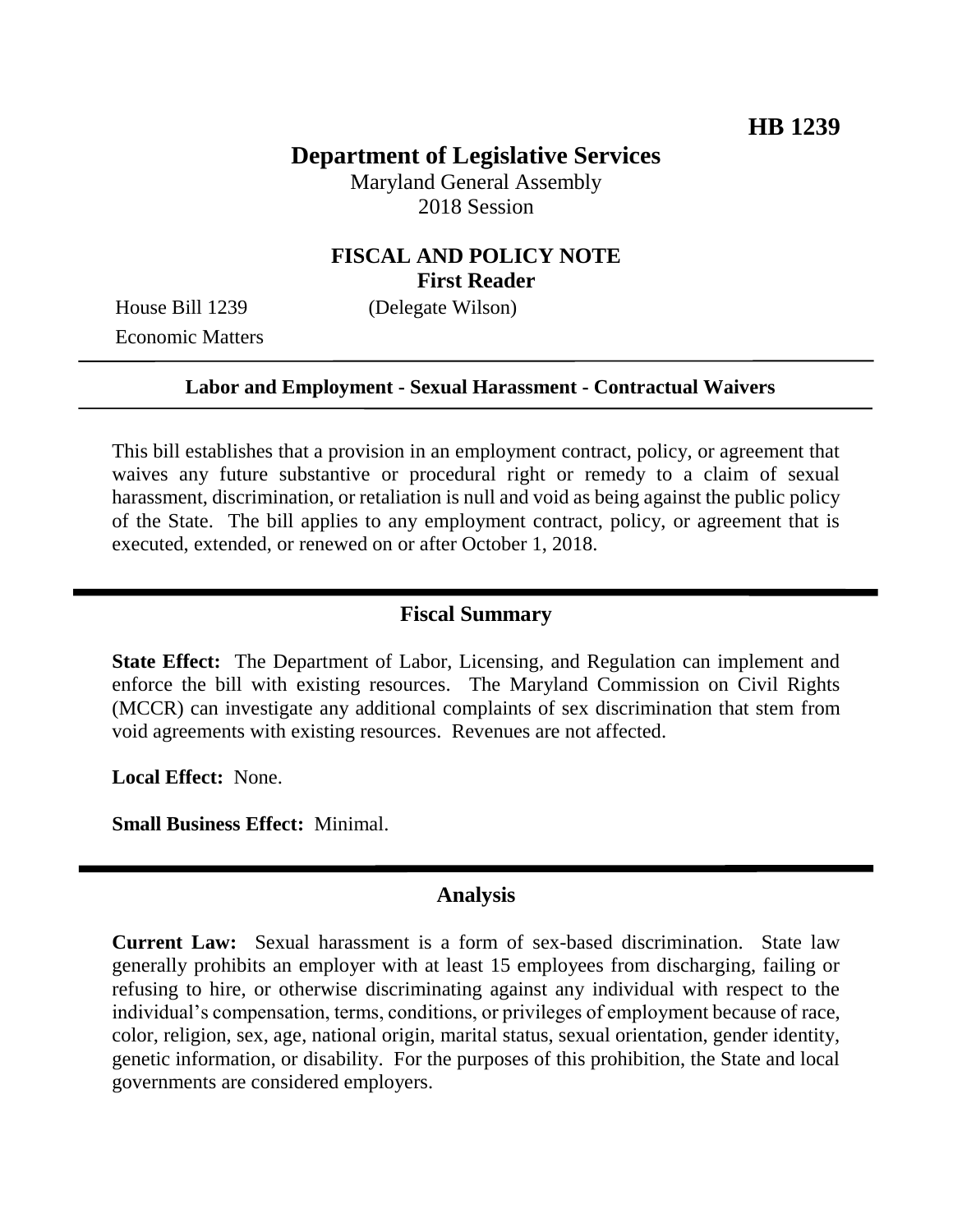The U.S. Equal Employment Opportunity Commission (EEOC) is responsible for enforcing federal laws that make it illegal to discriminate against a job applicant or an employee because of the person's race, color, religion, sex (including pregnancy), national origin, age (40 or older), disability, or genetic information. It is also illegal to discriminate against a person because the person complained about discrimination, filed a charge of discrimination, or participated in an employment discrimination investigation or lawsuit. Most employers with at least 15 employees are covered by EEOC laws (20 employees in age discrimination cases). Most labor unions and employment agencies are also covered.

Antidiscrimination laws apply to all types of work situations, including hiring, firing, promotions, harassment, training, wages, and benefits. EEOC has the authority to investigate charges of discrimination against employers who are covered by the law. If EEOC finds that discrimination has occurred, it tries to settle the charge. If not successful, EEOC has the authority to file a lawsuit to protect the rights of individuals and the interests of the public but does not, however, file lawsuits in all cases in which there was a finding of discrimination.

An individual alleging employment discrimination may file a complaint with MCCR. When a charge is filed with MCCR, it is automatically "dual-filed" with EEOC if federal laws apply. If a complaint is filed with MCCR and an agreement to remedy and eliminate the discrimination cannot be reached, the matter may be heard before an administrative law judge. Remedies available on a finding that the respondent is engaging or has engaged in an unlawful employment practice include (1) enjoining the respondent from engaging in the discriminatory act; (2) ordering appropriate affirmative relief; (3) awarding compensatory damages for pecuniary and nonpecuniary losses; and (4) ordering any other equitable relief that the administrative law judge considers appropriate.

A complainant or a respondent may elect to have the claims asserted in a complaint alleging an unlawful employment practice determined in a civil action brought by MCCR on the complainant's behalf if (1) MCCR has found probable cause to believe the respondent has engaged or is engaging in an unlawful employment practice and (2) there is a failure to reach an agreement to remedy and eliminate the practice. MCCR may also elect to have the claims asserted within the complaint determined in a civil action brought on its own behalf under the same conditions. If an election for a civil action is made, MCCR must file, within 60 days after the election, a civil action in the circuit court for the county where the alleged discrimination occurred. On a finding that discrimination occurred, the court may provide the remedies specified above.

A complainant may file a private civil action against the respondent if (1) the complainant initially filed a timely administrative charge or a complaint under federal, State, or local law alleging discrimination; (2) at least 180 days have elapsed since the filing of this complaint or charge; and (3) the civil action is filed within two years after the alleged